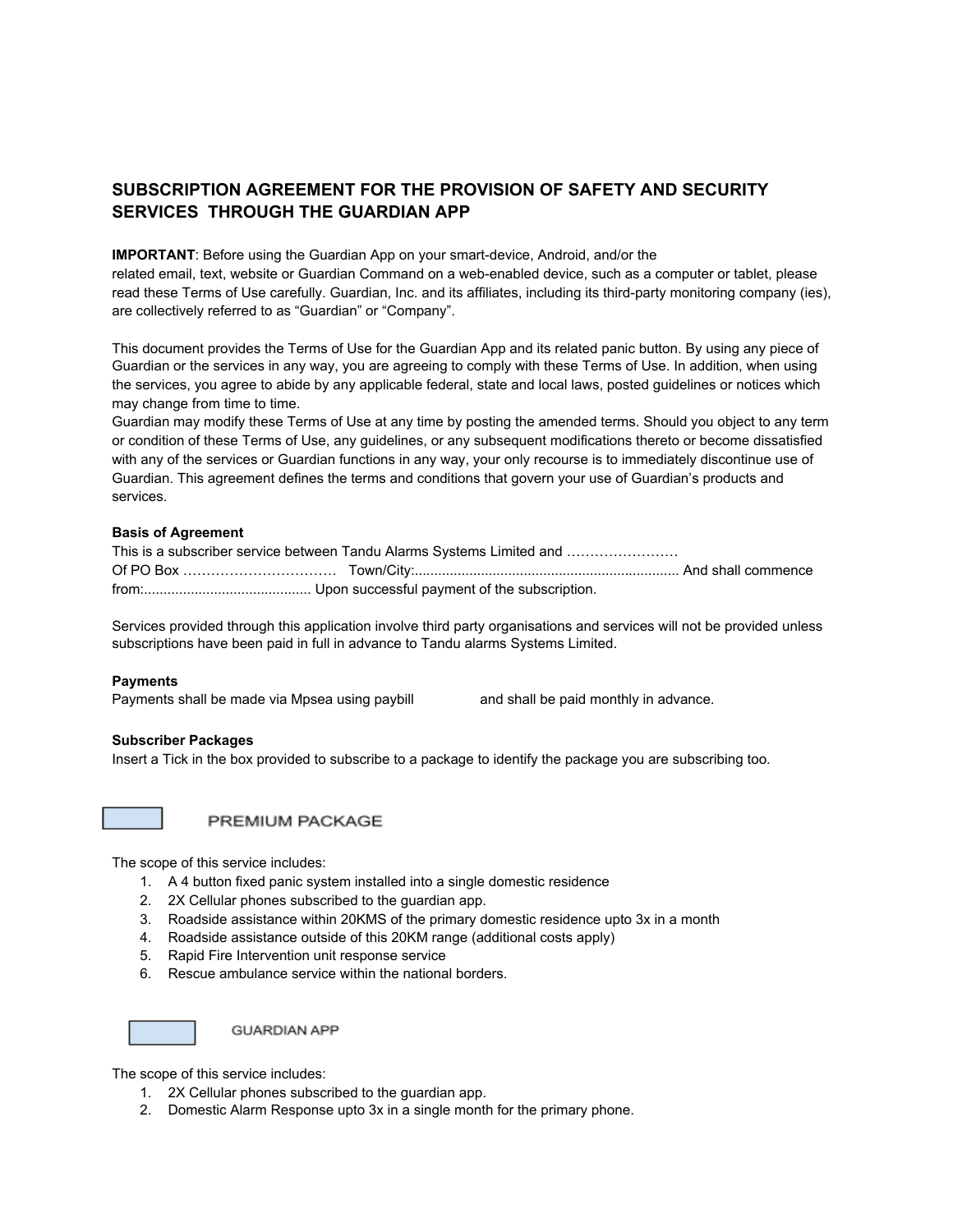- 3. Roadside assistance within 20KMS of the primary domestic residence upto 3x in a month.
- 4. Rapid Fire Intervention unit response service on a pay as you go basis.
- 5. Rescue ambulance service within the national borders.

#### **Subscriber Phones**

Please state the phone details to be subscribed to the service.

#### **Physical Address of Primary Subscriber**

The primary subscriber address details shall be as follows:

| Plot No       | HAUSA NA |
|---------------|----------|
| <b>Estate</b> | Town.    |

#### **Payment**

This is a subscriber service using third party providers, access to the Guardian platform is exclusively for those that have paid for the service in advance. Tandu Alarms System is not obligated by these Terms of Use to continue making the Guardian App services available whatsoever if payment has not been received in advance.

Tandu Alarms Systems shall notify subscribers that their subscriptions are to expire within 7 days of the expiry date. It shall be the responsibility of the subscriber to make payment before the expiry of the period to continue to benefit from the services.

### **License Grant**

Subject to the terms and conditions of these Terms of Use, upon payment of all applicable purchase and/or license fees required by Guardian, Guardian grants you a non-exclusive, non-transferable, non-commercial license, to download, install, and use the Guardian App on any appropriate Android phone that you own or control (each a "Mobile Device"), solely by you.

The terms of this license will govern any upgrade provided by Guardian that replaces and/or supplements the original Guardian App, unless such upgrade is accompanied by a separate license, in which case the terms of that license will govern.

You will not use the Panic button Service in any way that is unlawful or harms any person, customer, the Company or any affiliates, as determined in the Company's sole discretion.

The Panic button Service may provide, or third parties may provide, links to certain service providers, such as emergency responders, security companies and roadside assistance, etc., when your mobile device appears within their geographic zone. Because the Company does not have control over all service providers necessary to the Panic button Service and the connectivity between your mobile device and/or the Company servers and the service providers, you acknowledge and agree that the Company is not responsible for the availability of and communications to all such service providers. You further acknowledge and agree that the Company shall not be responsible or liable, directly or indirectly, for any damage or loss caused or alleged to be caused by or in connection with use of or reliance on any such services available from or through any such service providers outside of the control of the Company.